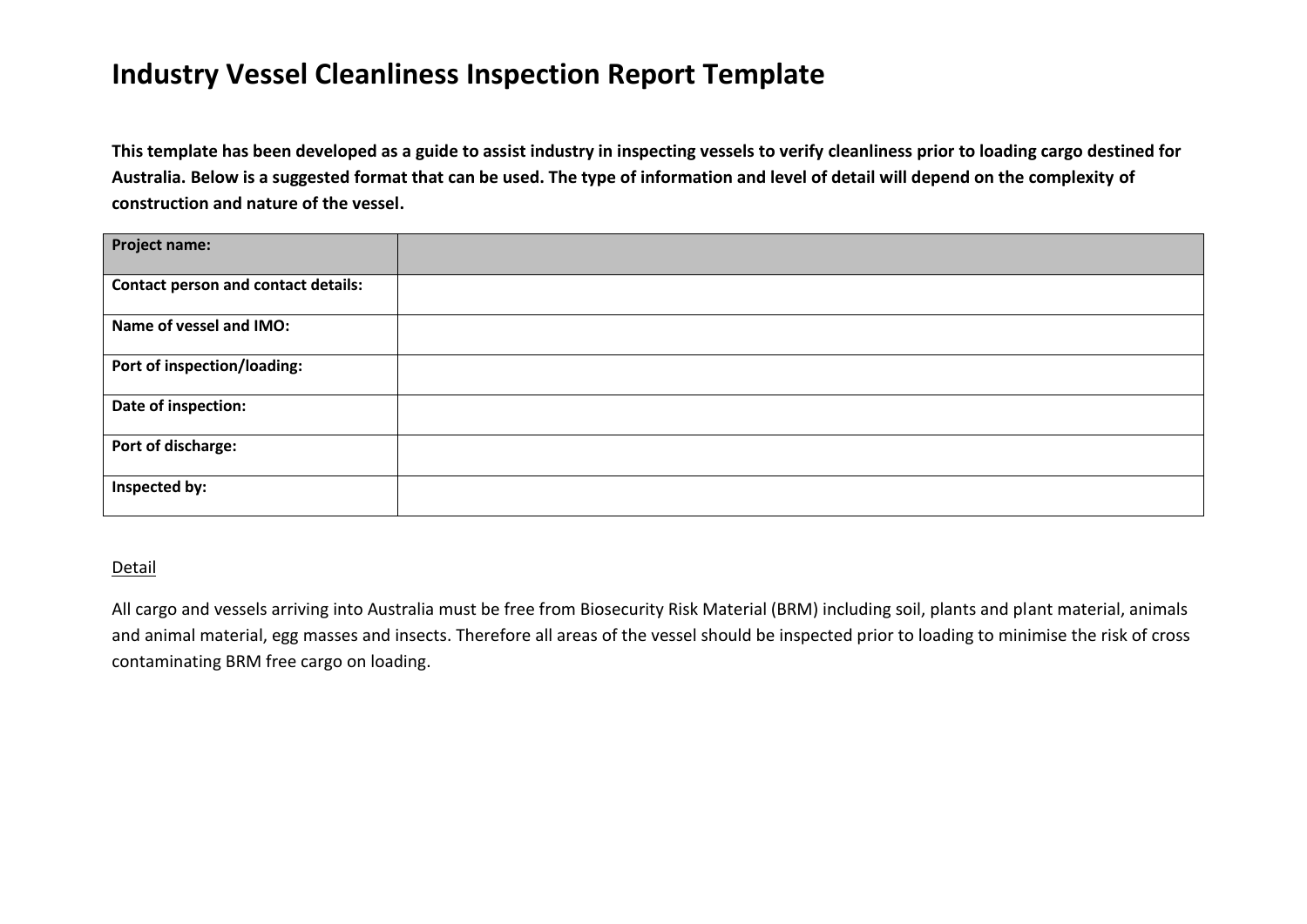## **Industry Vessel Cleanliness Inspection Report Template**

Table 1 number 1

| No. | <b>Item</b>                                                                           | Satisfactory<br>Y/N | <b>Action Taken</b><br>E.g. Cleaning, treatment, contractors | <b>Validation Details</b><br>E.g. Photo, documentary evidence |
|-----|---------------------------------------------------------------------------------------|---------------------|--------------------------------------------------------------|---------------------------------------------------------------|
| 1.0 | <b>Deck and Cargo Holds</b>                                                           |                     |                                                              |                                                               |
| 1.1 | Free from BRM (e.g. soil, plant material, animal<br>material, egg masses and insects) |                     |                                                              |                                                               |
| 1.2 | Free from food, packaging and galley waste                                            |                     |                                                              |                                                               |
| 1.3 | Free from timber and timber products                                                  |                     |                                                              |                                                               |
| 1.4 | All areas free from pooling water                                                     |                     |                                                              |                                                               |
| 1.5 | Deck wash-down prior to loading                                                       |                     |                                                              |                                                               |
| 2.0 | <b>Hatch Covers and Surrounds (coamings)</b>                                          |                     |                                                              |                                                               |
| 2.1 | Free from BRM (e.g. soil, plant material, animal<br>material, egg masses and insects) |                     |                                                              |                                                               |
| 3.0 | <b>Pest Control</b>                                                                   |                     |                                                              |                                                               |
| 3.1 | Free from rodents and signs of rodents, including<br>rodent faeces                    |                     |                                                              |                                                               |
| 3.2 | Free from birds and bird products (e.g. nest,<br>feathers and faeces)                 |                     |                                                              |                                                               |
| 3.3 | Free from live insects (e.g. ants, moths,<br>mosquitoes, cockroaches and snails)      |                     |                                                              |                                                               |
| 3.4 | Pest control program in place                                                         |                     |                                                              |                                                               |
| 4.0 | <b>Ships Equipment</b>                                                                |                     |                                                              |                                                               |
| 4.1 | Timber and dunnage free from insects, soil and<br>bark                                |                     |                                                              |                                                               |
| 4.2 | Area free of pooling water                                                            |                     |                                                              |                                                               |